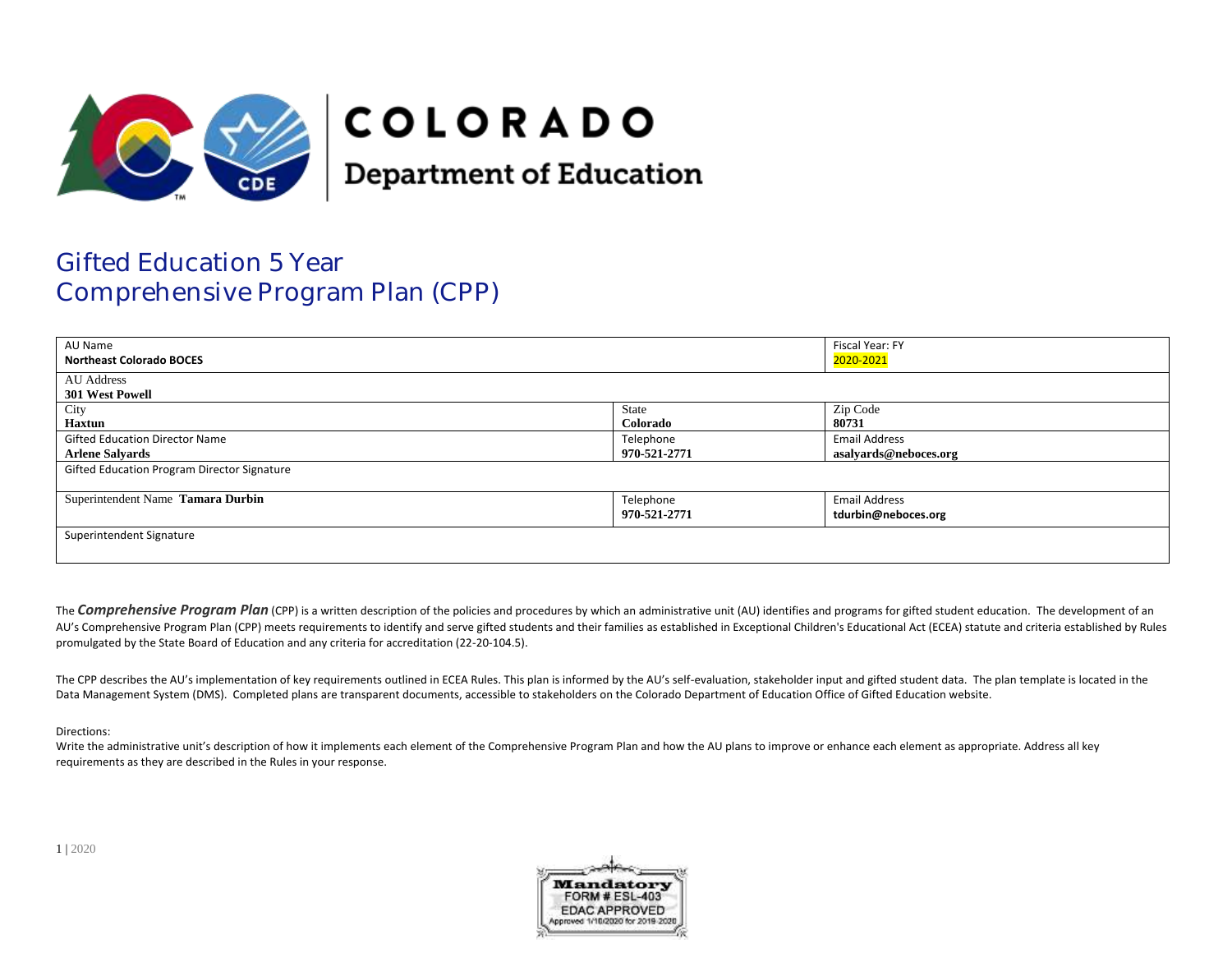| <b>Exceptional Children's Education Act Program Element</b>                                                                                                                                                                                                                                                                                                                                                                                                                                                                                                                                                                                                                                                                                                                                                                                                                                                                                                                                                                                                                        | Please describe how the element is currently implemented in the AU. Address every article of law in each element.                                                                                                                                                                                                                                                                                                                                                                                                                                                                                                                                                                                                                                                                                                                                                                                                                                                                                                                                                                                                                                                                                                                                                                                                                                                                                                                                                                                                                                                                                                                                                                                                                                                                                                                                                                                                                                                                                                                                                                                                                                                                                                                                                                   |  |
|------------------------------------------------------------------------------------------------------------------------------------------------------------------------------------------------------------------------------------------------------------------------------------------------------------------------------------------------------------------------------------------------------------------------------------------------------------------------------------------------------------------------------------------------------------------------------------------------------------------------------------------------------------------------------------------------------------------------------------------------------------------------------------------------------------------------------------------------------------------------------------------------------------------------------------------------------------------------------------------------------------------------------------------------------------------------------------|-------------------------------------------------------------------------------------------------------------------------------------------------------------------------------------------------------------------------------------------------------------------------------------------------------------------------------------------------------------------------------------------------------------------------------------------------------------------------------------------------------------------------------------------------------------------------------------------------------------------------------------------------------------------------------------------------------------------------------------------------------------------------------------------------------------------------------------------------------------------------------------------------------------------------------------------------------------------------------------------------------------------------------------------------------------------------------------------------------------------------------------------------------------------------------------------------------------------------------------------------------------------------------------------------------------------------------------------------------------------------------------------------------------------------------------------------------------------------------------------------------------------------------------------------------------------------------------------------------------------------------------------------------------------------------------------------------------------------------------------------------------------------------------------------------------------------------------------------------------------------------------------------------------------------------------------------------------------------------------------------------------------------------------------------------------------------------------------------------------------------------------------------------------------------------------------------------------------------------------------------------------------------------------|--|
| Procedures for Parent, Family, and Student Engagement<br>12.02(2)(a)<br>12.02(2)(a)(i) The program plan shall describe how the AU<br>implements parent, family, and student engagement and<br>communication with regard to gifted education programs that<br>include, but are not limited to: how parents are informed<br>about access to identification procedures; ways to educate<br>parents and families about giftedness or parenting gifted<br>students; information about involvement and progress<br>reporting; what programming options are available to match<br>student strengths and challenges; information about<br>concurrent enrollment; how to be involved in college and<br>career planning; primary languages in the AU, and ways<br>parents and families may participate in the school community.<br>12.02(2)(a)(ii) In multi-district AUs and BOCES, methods of<br>engagement and communication may vary based upon<br>individual district procedures, but each district must have a<br>plan for parent, family, and student communication and<br>engagement. | Northeast BOCES has a variety of platforms to educate parents about giftedness and<br>parenting gifted students. This includes the Northeast BOCES gifted website and<br>handbook. There is an annual parent speaker at Ultimate Celebration, our regional event<br>that targets 3 <sup>-6</sup> grade. Our parent speakers in the past few years have included Jenny<br>Hecht, Lisa Van Gemert, Ian Byrd, and Miranda Harper covering topics such as<br>21 <sup>st</sup> Century careers, overexcitabilities, existential depression, and keys for parenting<br>gifted kids. Finally, information is available on the website or through the common parent<br>handbooks.<br>Parents are notified by letter, email, face to face or phone call about student gifted<br>identification. In some schools, parents are asked to help write the ALP. Discussions<br>related to test scores, student progress, or student concerns may take place at RtI<br>meetings or parent/teacher conferences. Each school in the AU chooses different<br>methods for communicating how to be involved and what progress is being made on the<br>ALP.<br>The AU has trained teachers and provides support for a variety of programming<br>options. Many of those are addressed in further detail in the programming<br>section. However, these may include (but are not limited to): acceleration by grade<br>level; ability grouping at both high school and elementary; acceleration by subject;<br>special unit projects; concurrent enrollment in college classes; differentiation; contests<br>and programs such as Knowledge Bowl, Robotics, or NJC Math and Science<br>Competition; Depth & Complexity icons; and/or compacting curriculum. At the regional<br>level, Northeast BOCES shares programming with Sterling known as Infusion<br>Classes. These 8-week mini courses are provided to connect students to each other<br>across geographic boundaries and provide programming within their strength areas.<br>Parents are informed of concurrent enrollment through pre-enrollment in the spring for<br>fall classes, letter to parents and email. In most of the school districts in Northeast<br>BOCES, guidance counselors meet with the students directly to provide information |  |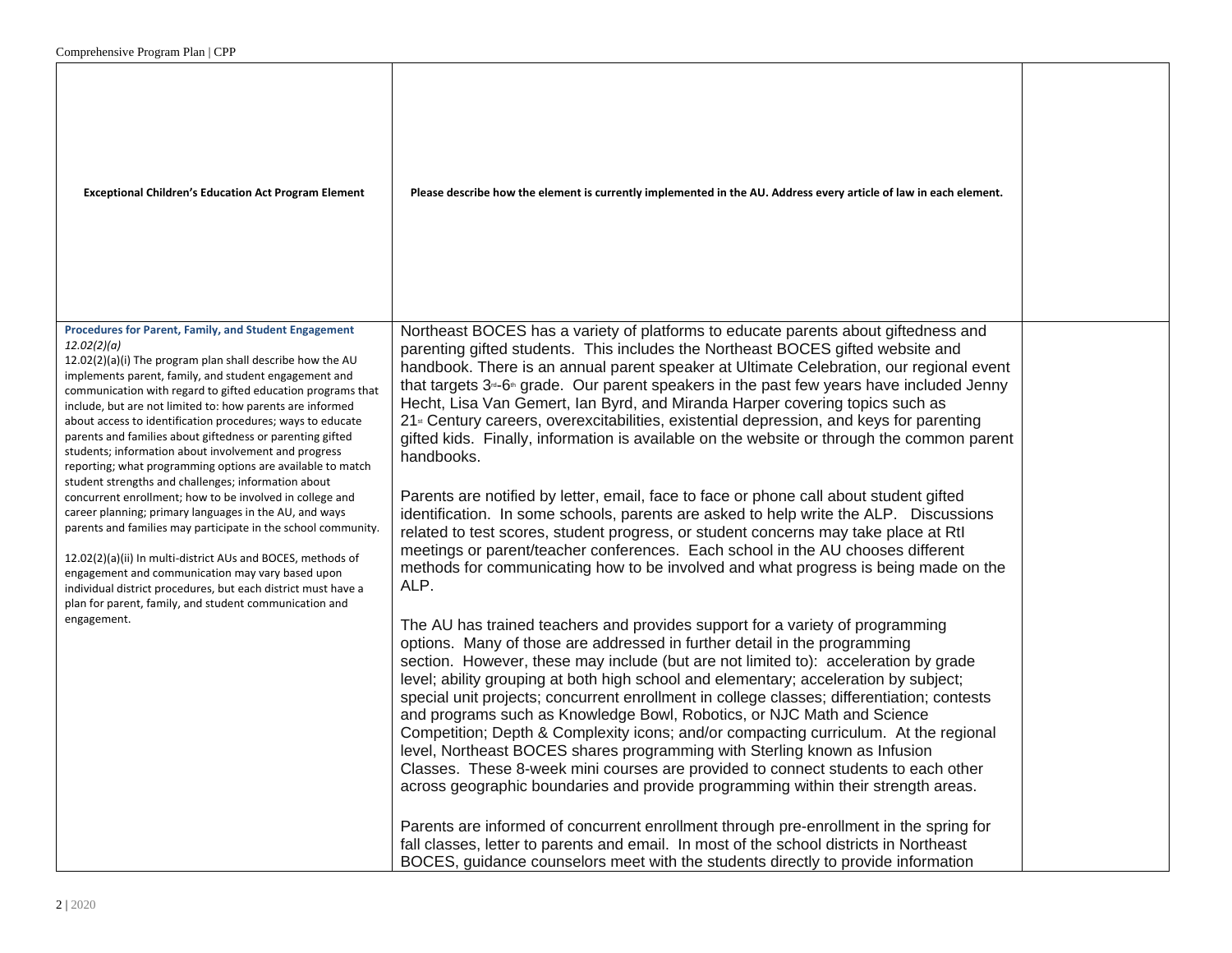|                                                                                                                                                                                           | related to concurrent enrollment. Schools provide a college and career fair as well as                                                                                                                                                                                                                                                                                                                                                                                                                                                                                                                                                                                                                                                                                                                 |  |
|-------------------------------------------------------------------------------------------------------------------------------------------------------------------------------------------|--------------------------------------------------------------------------------------------------------------------------------------------------------------------------------------------------------------------------------------------------------------------------------------------------------------------------------------------------------------------------------------------------------------------------------------------------------------------------------------------------------------------------------------------------------------------------------------------------------------------------------------------------------------------------------------------------------------------------------------------------------------------------------------------------------|--|
|                                                                                                                                                                                           | visit local colleges.                                                                                                                                                                                                                                                                                                                                                                                                                                                                                                                                                                                                                                                                                                                                                                                  |  |
|                                                                                                                                                                                           | GT School Coordinators are provided with samples of identification and engagement<br>letters in a common google drive that includes versions in Spanish and English. In<br>addition, the website is able to be changed to Spanish with the Google tool at the bottom<br>of the page.                                                                                                                                                                                                                                                                                                                                                                                                                                                                                                                   |  |
|                                                                                                                                                                                           | Rural schools have a great advantage in that the small size provides for regular<br>communication that may be as simple as a conversation when dropping off a student but<br>also flexible for parent schedules. Also, events planned for a variety of purposes bring<br>teachers and families in contact, allowing for questions in a way that is sometimes<br>unplanned, but works for all parties. Some options for communication opportunities<br>include: Back to school night, parent/teacher conferences and family night, ESL night,<br>Transition night (6 <sup>th</sup> grade), Concerts and performances, Math and Literacy family night,<br>Ultimate Celebration Parent speaker night at NJC, Back to school BBQ. In some<br>schools, parents coach the spelling bee and brain bowl teams. |  |
| Definition of "Gifted Student" 12.02(2)(b)<br>12.02(2)(b) The program plan shall include a written definition                                                                             | The state definition for Gifted and Talented students is adopted and used by all districts                                                                                                                                                                                                                                                                                                                                                                                                                                                                                                                                                                                                                                                                                                             |  |
| that is the same as or substantially similar to the definition of                                                                                                                         | within the Northeast BOCES.                                                                                                                                                                                                                                                                                                                                                                                                                                                                                                                                                                                                                                                                                                                                                                            |  |
| "gifted student" specified in section 12.01(16) of these Rules.<br>This definition shall serve as the basis for the implementation<br>of all other program plan elements described below. | "Gifted and talented children" means those persons between the ages of five and twenty-<br>one whose abilities, talents, and potential for accomplishment are so exceptional or<br>developmentally advanced that they require special provisions to meet their educational<br>programming needs. Children under five who are gifted may also be provided with early<br>childhood special educational services.                                                                                                                                                                                                                                                                                                                                                                                         |  |
|                                                                                                                                                                                           | Gifted students include gifted students with disabilities (i.e. twice-exceptional) and<br>students with exceptional abilities or potential from all socio-economic and ethnic,<br>cultural populations. Gifted students are capable of high performance, exceptional<br>production, or exceptional learning behavior by virtue of any or a combination of<br>these areas of giftedness:                                                                                                                                                                                                                                                                                                                                                                                                                |  |
|                                                                                                                                                                                           | General or specific intellectual ability                                                                                                                                                                                                                                                                                                                                                                                                                                                                                                                                                                                                                                                                                                                                                               |  |
|                                                                                                                                                                                           | Specific academic aptitude                                                                                                                                                                                                                                                                                                                                                                                                                                                                                                                                                                                                                                                                                                                                                                             |  |
|                                                                                                                                                                                           | Creative or productive thinking                                                                                                                                                                                                                                                                                                                                                                                                                                                                                                                                                                                                                                                                                                                                                                        |  |
|                                                                                                                                                                                           | Leadership abilities                                                                                                                                                                                                                                                                                                                                                                                                                                                                                                                                                                                                                                                                                                                                                                                   |  |
|                                                                                                                                                                                           | Visual arts, performing arts, musical or psychomotor abilities<br>$\bullet$                                                                                                                                                                                                                                                                                                                                                                                                                                                                                                                                                                                                                                                                                                                            |  |
|                                                                                                                                                                                           | The definition of a gifted student can be found in the Northeast BOCES gifted and<br>talented handbook and on the Northeast BOCES Website. The definition of a gifted<br>student leads to the creation and/or evaluation of an ALP to ensure programming needs                                                                                                                                                                                                                                                                                                                                                                                                                                                                                                                                         |  |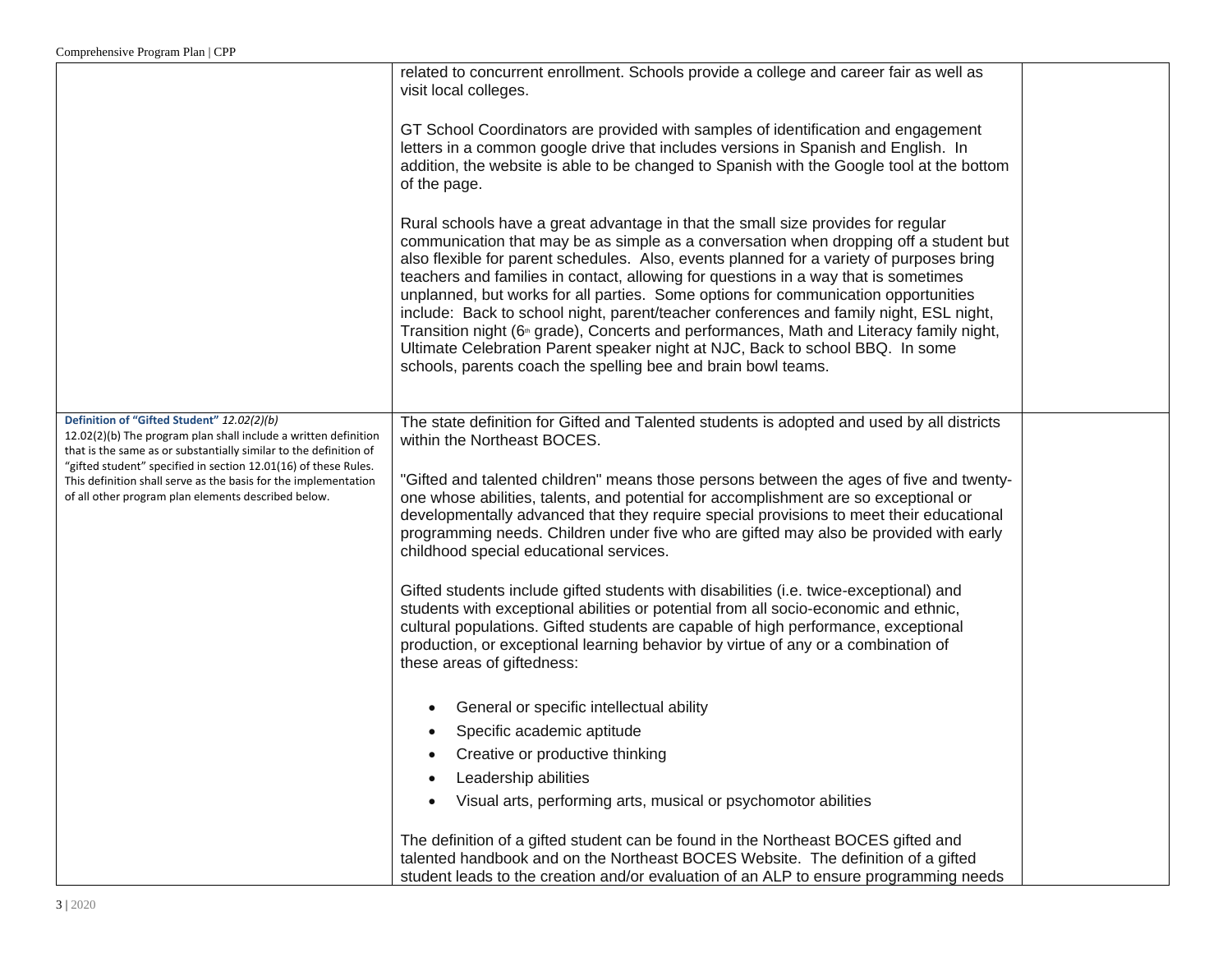|                                                                                                                               | are being met. Some programming happens at the regional level for gifted and talented<br>students and information about these options are available at the Northeast BOCES |  |
|-------------------------------------------------------------------------------------------------------------------------------|----------------------------------------------------------------------------------------------------------------------------------------------------------------------------|--|
|                                                                                                                               | website. Consistent efforts are made to ensure that the area a student is identified in                                                                                    |  |
|                                                                                                                               | relates directly to the programming provided. This also includes professional                                                                                              |  |
|                                                                                                                               | development for teachers on methods for differentiating inside the regular classroom, as                                                                                   |  |
|                                                                                                                               | this is often the method used to meet gifted student needs.                                                                                                                |  |
| Identification Procedures 12.02(2)(c)                                                                                         | Northeast BOCES has provided identification training from CDE to all districts within the                                                                                  |  |
| The program plan shall describe the assessment process used                                                                   | AU; along with GT School Coordinators, School Counselors and/or Administrators also                                                                                        |  |
| by the AU for identifying students who meet the definition                                                                    |                                                                                                                                                                            |  |
| specified in section 12.01(16) and for identifying the                                                                        | took part in the training.                                                                                                                                                 |  |
| educational needs of gifted students. The assessment process                                                                  |                                                                                                                                                                            |  |
| shall recognize a student's exceptional abilities or potential,                                                               | Assessment for identification begins most commonly with an aptitude test. In Northeast                                                                                     |  |
| interests, and needs in order to guide student instruction and                                                                | BOCES, all schools use the CogAT (Cognitive Abilities Test) online. The CogAT                                                                                              |  |
| individualized planning and programming. In traditionally                                                                     | assessment is used as a universal screener in 2nd grade and again at a chosen middle                                                                                       |  |
| underrepresented student groups and                                                                                           | school grade (6th, 7th or 8th grade level). One advantage to using the online system is                                                                                    |  |
| visual/music/performing arts student groups or talent pools,                                                                  | that it allows for Spanish-speaking students (the largest percentage of minorities within                                                                                  |  |
| identification may require the collection of student<br>information over time, using additional data points from a            | Northeast BOCES) to take the test in their primary language. The Profile of Creative                                                                                       |  |
| response to intervention approach, or additional assessment.                                                                  | Abilities is used as an aptitude test of creative abilities when school GT Coordinators                                                                                    |  |
| The AU identification procedures shall include, but need not                                                                  | want to assess a student who may qualify in talent aptitudes or creative/productive                                                                                        |  |
| be limited to:                                                                                                                |                                                                                                                                                                            |  |
|                                                                                                                               | thinking.                                                                                                                                                                  |  |
| $12.02(2)(c)(i)$ A method(s) to ensure equal and equitable                                                                    |                                                                                                                                                                            |  |
| access for all students. The program plan shall describe the                                                                  | In the identification process, screening generally begins around the 80th percentile                                                                                       |  |
| efforts that the AU will make to identify gifted students from                                                                | (though this is up to the individual school district), and the GT coordinator will continue to                                                                             |  |
| all populations, including preschool (if applicable) through                                                                  | further gather evidence that may be used in the body of evidence. Qualifying evidence                                                                                      |  |
| twelfth grade students, minority students, economically                                                                       | would include scores from aptitude or achievement tests at or above the 95th                                                                                               |  |
| diverse students, culturally diverse students, students with<br>limited English proficiency and children with disabilities;   | percentile. The assessment process is described in our handbook and posted on the                                                                                          |  |
|                                                                                                                               | Northeast BOCES website. It follows the guidelines outlined by the Colorado                                                                                                |  |
| 12.02(2)(c)(ii) Referral procedures that seek referrals from a                                                                | Department of Education.                                                                                                                                                   |  |
| variety of sources, and screening procedures used for                                                                         |                                                                                                                                                                            |  |
| conducting identification assessment. Every AU is strongly                                                                    |                                                                                                                                                                            |  |
| encouraged to include optional universal screening in                                                                         | State law requires identification of giftedness in students scoring 95th percentile or above                                                                               |  |
| identification procedures;                                                                                                    | in at least two different areas with three separate measures. Gifted identification looks at                                                                               |  |
|                                                                                                                               | four different areas of measurement: aptitude, achievement, behavior and                                                                                                   |  |
| 12.02(2)(c)(iii) A time line of no more than 30 school days after                                                             | performance. We use CoGAT and the PCA as norm-referenced aptitude tests. In the                                                                                            |  |
| a referral to determine whether a student will continue with<br>formal identification assessment, or will receive talent pool | achievement area, all schools within the BOCES use NWEA scores. Behavior scales                                                                                            |  |
| designation;                                                                                                                  | used are dependent upon the school, but will be either the GES-3 or the                                                                                                    |  |
|                                                                                                                               | SIGS. Qualifying scores from all instruments are set at the 95th percentile and                                                                                            |  |
| 12.02(2)(c)(iv) Implementation of assessments that align with                                                                 | above. Performance may include contests or juried performances that receive ratings in                                                                                     |  |
| the purpose of identifying exceptionality in the categories of                                                                | excellent or top categories. The AU follows the statewide identification procedures to                                                                                     |  |
| giftedness, and in traditionally underrepresented populations.                                                                | ensure portability for transfer of gifted information and receiving of student files.                                                                                      |  |
| The AU may choose local assessment tools from the                                                                             |                                                                                                                                                                            |  |
| Department's chart of common and varied assessment tools                                                                      |                                                                                                                                                                            |  |
| used in identification;                                                                                                       | Students are not denied services or identified on the basis of performance on any single                                                                                   |  |
|                                                                                                                               | score or instrument. Coordinators look at trends over time. A low score with a high                                                                                        |  |
| 12.02(2)(c)(v) Collection of data for a body of evidence that                                                                 | score are taken into consideration with the overall picture of the body of                                                                                                 |  |
| includes, but is not limited to: assessment results from                                                                      | evidence. Students who do not meet the 95th criteria are placed in a talent pool and                                                                                       |  |
| multiple sources and multiple types of data (i.e. qualitative<br>and quantitative data about achievement, cognitive ability,  | provided enrichment activities.                                                                                                                                            |  |
| performance, parent and teacher input, motivation and                                                                         |                                                                                                                                                                            |  |
|                                                                                                                               |                                                                                                                                                                            |  |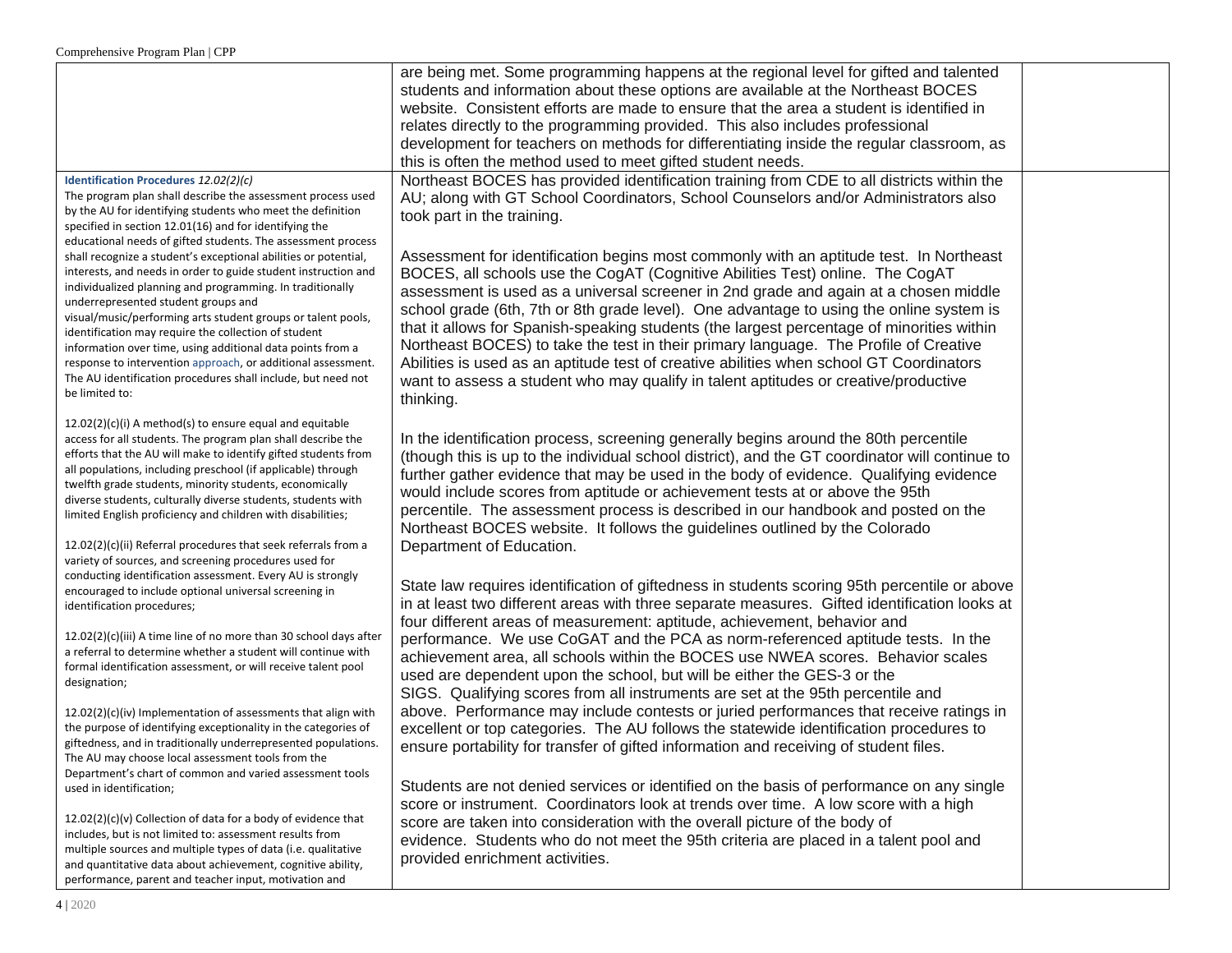## Comprehensive Program Plan | CPP

| observations of gifted characteristics/behaviors). The body of                                                                        | The talent pool designation varies by the school in Northeast BOCES. Some schools          |  |
|---------------------------------------------------------------------------------------------------------------------------------------|--------------------------------------------------------------------------------------------|--|
| evidence contains data to identify the strength area defined in                                                                       | choose to set a score range that is below the 95th percentile but above 80-                |  |
| the definition of gifted children and determine appropriate                                                                           | 85th percentile. Others choose to look at the overall body of evidence to determine        |  |
| programming services. These same categories are used in data                                                                          | placement. The purpose of this talent pool is to program at a higher level and continue    |  |
| collection and for developing the ALP;                                                                                                | to collect data on the student to re-evaluate at a later date                              |  |
| $12.02(2)(c)(vi)$ A review team procedure; and that includes at                                                                       |                                                                                            |  |
| least one person trained or endorsed in gifted identification                                                                         |                                                                                            |  |
| and programming;                                                                                                                      | The school district populations within Northeast BOCES are small and create an             |  |
|                                                                                                                                       | environment where there is a lot of contact between parents and teachers. Rural            |  |
| 12.02(2)(c)(vii) A review team procedure for determining                                                                              | schools have a distinct advantage in creating a sense of community; this type of           |  |
| identification or a talent pool designation from a body of                                                                            | communication assists in ensuring equal and equitable access for students of all           |  |
| evidence and for developing individualized ALPs for identified                                                                        | populations.                                                                               |  |
| students. When only cognitive ability assessment data meets                                                                           |                                                                                            |  |
| criteria in a body of evidence, the review team may determine                                                                         |                                                                                            |  |
| that the student is identified with general or specific                                                                               | Referrals can be made by:                                                                  |  |
| intellectual ability. This identification meets the condition of                                                                      |                                                                                            |  |
| portability.                                                                                                                          | Teachers, counselors, students or parents who see gifted potential;                        |  |
|                                                                                                                                       |                                                                                            |  |
| 12.02(2)(c)(viii) A determination letter for parents and school                                                                       |                                                                                            |  |
| files describing the decision of the review team, and area(s) of<br>giftedness if the student is found to have exceptional abilities; | Assessment data from NWEA, PARCC and CogAT that is reviewed to find                        |  |
| and                                                                                                                                   | students who are scoring in the gifted range;                                              |  |
|                                                                                                                                       |                                                                                            |  |
| 12.02(2)(c)(ix) A communication procedure by which parents                                                                            | Students evaluated by regional or state level juried performances/competitions in          |  |
| are made aware of the identification assessment process for                                                                           | academic areas, art, dance, music and band; and Behavior Observation Scales                |  |
| their student, understand the results of the determination,                                                                           |                                                                                            |  |
| and engage in the development and review of the student's                                                                             | including the GES-3 and/or SIGS (this varies by school) filled out by teachers             |  |
| ALP.                                                                                                                                  | and/or parents.                                                                            |  |
|                                                                                                                                       |                                                                                            |  |
|                                                                                                                                       | Northeast BOCES districts make every attempt to identify students in all areas of          |  |
|                                                                                                                                       | giftedness and talent aptitudes. A variety of assessments/screeners are used to ensure     |  |
|                                                                                                                                       | that students from all socio-economic and ethnic groups are looked at from the school      |  |
|                                                                                                                                       | district level. Once a referral has been made, school districts have 30 days to gather     |  |
|                                                                                                                                       | documentation and evidence that will assist in identifying any potential areas of          |  |
|                                                                                                                                       |                                                                                            |  |
|                                                                                                                                       | giftedness.                                                                                |  |
|                                                                                                                                       |                                                                                            |  |
|                                                                                                                                       | The School districts in NE BOCES use a team which may include the school GT                |  |
|                                                                                                                                       | Coordinator, classroom teacher and parents to evaluate the body of evidence. Some          |  |
|                                                                                                                                       | schools choose to use their RtI team. The school districts have established procedures     |  |
|                                                                                                                                       | that use multiple criteria and assessments in the body of evidence. This means that        |  |
|                                                                                                                                       | many sources of information are reviewed over a period of time and decisions about         |  |
|                                                                                                                                       |                                                                                            |  |
|                                                                                                                                       | giftedness are made based on that review. Evidence will include test scores from           |  |
|                                                                                                                                       | aptitude and achievement tests, but also results of behavior scales, input from parents    |  |
|                                                                                                                                       | and teachers, and anecdotal evidence provided at the school district level.                |  |
|                                                                                                                                       |                                                                                            |  |
|                                                                                                                                       | The determination letter is sent by the school GT Coordinator to inform a family whether   |  |
|                                                                                                                                       | their child is formally identified as gifted, placed in the talent pool, or it has been    |  |
|                                                                                                                                       | determined that the evidence does not suggest giftedness at this time. The                 |  |
|                                                                                                                                       |                                                                                            |  |
|                                                                                                                                       | determination letter is added to the student's file. The timeline of ALP review in 45 days |  |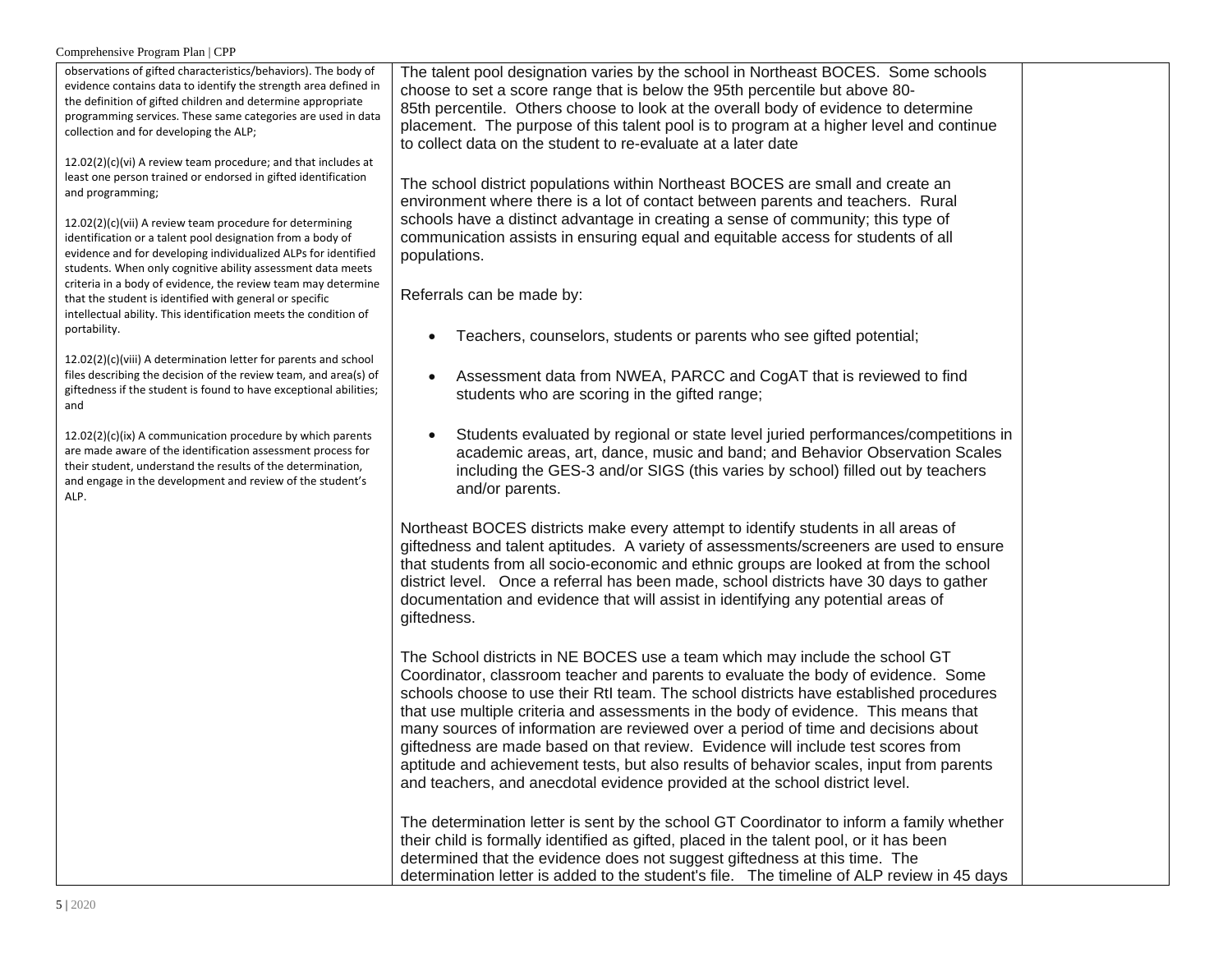|                                                                                                                                                                                                                                                                                                                                                                                                                                                                                                                                                                                                                                                                                                                                                                                                                                                                                                                                                                                                                                                                                                                                                                                                                                                                                                                                                      | of enrollment and communication with the parents within 60 days is (or will be)<br>implemented.                                                                                                                                                                                                                                                                                                                                                                                                                                                                                                                                                                                                                                                                                                                                                                                                                                                                                                                                                                                                                                                                                                                                                                                                                                                                                                                                                |  |
|------------------------------------------------------------------------------------------------------------------------------------------------------------------------------------------------------------------------------------------------------------------------------------------------------------------------------------------------------------------------------------------------------------------------------------------------------------------------------------------------------------------------------------------------------------------------------------------------------------------------------------------------------------------------------------------------------------------------------------------------------------------------------------------------------------------------------------------------------------------------------------------------------------------------------------------------------------------------------------------------------------------------------------------------------------------------------------------------------------------------------------------------------------------------------------------------------------------------------------------------------------------------------------------------------------------------------------------------------|------------------------------------------------------------------------------------------------------------------------------------------------------------------------------------------------------------------------------------------------------------------------------------------------------------------------------------------------------------------------------------------------------------------------------------------------------------------------------------------------------------------------------------------------------------------------------------------------------------------------------------------------------------------------------------------------------------------------------------------------------------------------------------------------------------------------------------------------------------------------------------------------------------------------------------------------------------------------------------------------------------------------------------------------------------------------------------------------------------------------------------------------------------------------------------------------------------------------------------------------------------------------------------------------------------------------------------------------------------------------------------------------------------------------------------------------|--|
| <b>Criteria for Determining Exceptional Ability (Giftedness) or</b><br>Talent Pool 12.02(2)(d)<br>12.02(2)(d)(i) For each category of giftedness defined in<br>12.01(16), criteria for exceptional ability means: 95 percentile<br>or above on a standardized nationally normed test or<br>observation tool, or a rating on a performance assessment<br>that indicates exceptionality/distinguished compared to age<br>mates.<br>12.02(2)(d)(ii) Not meeting criteria on a single assessment tool<br>shall not prevent further data collection or consideration for<br>identification, if other indicators suggest exceptional potential<br>as observed in a body of evidence.<br>$12.02(2)(d)(iii)$ Criteria for screening assessments is a score<br>range less than the 95 percentile ranking or results on<br>observation/performance assessment tools as determined by<br>the AU to determine referrals, further data collection and<br>observation, and/or formation of student talent pools.                                                                                                                                                                                                                                                                                                                                                   | In the identification process, screening generally begins around the 80th percentile<br>(though this is up to the individual school district), and the GT coordinator will continue to<br>further gather evidence that may be used in the body of evidence. Qualifying evidence<br>would include scores from aptitude or achievement tests at or above the 95th<br>percentile. The assessment process is described in our handbook and posted on the<br>Northeast BOCES website. It follows the guidelines outlined by the Colorado<br>Department of Education.<br>State law requires identification of giftedness in students scoring 95th percentile or above<br>on at least one nationally normed test measure. Gifted identification looks at four<br>different areas of measurement: aptitude, achievement, behavior and performance. We<br>use CoGAT and the PCA as norm-referenced aptitude tests. In the achievement area,<br>all schools within the BOCES use NWEA scores. Behavior scales used are dependent<br>upon the school, but will be either the GES-3 or the SIGS. Qualifying scores from all<br>instruments are set at the 95th percentile and above. Performance may include contests<br>or juried performances that receive ratings in excellent or top categories. The AU follows<br>the statewide identification procedures to ensure portability for transfer of gifted<br>information and receiving of student files. |  |
| Identification Portability 12.02(2)(e)<br>Identification portability shall be based upon AU<br>implementation of statewide identification procedures<br>required in Section 12.02(2)(c) and use of criteria set for<br>exceptionality in Section 12.02(2)(d) and determination of a<br>student's identification in one or more of the categories of<br>giftedness as described in the state definition of gifted children<br>in Section 12.01(16). Administrative units shall implement<br>procedures for statewide portability of identification that<br>include, but may not be limited to:<br>12.02(2)(e)(i) A requirement that the sending school/district<br>transfer the body of evidence for identification and the ALP<br>with student records when the student moves from one<br>district to another;<br>12.02(2)(e)(ii) Review of the transferred student's ALP within<br>45 school days of start date to determine programming<br>options and services that serve the identified area(s) according<br>to the district and community resources of the receiving<br>district;<br>12.02(2)(e)(iii) If the receiving district finds the body of<br>evidence to be incomplete, the receiving district shall consult<br>with, as practical, the former district, parents, and student and<br>re-evaluate the identification determination; and. | When documentation is received from transfer students who are identified as gifted by<br>the school GT Coordinator, the AU determines appropriate programming in the receiving<br>school district within 45 days. School districts review the body of evidence to ensure that<br>state guidelines have been followed. If further testing is required, parents are notified<br>within the 60 day timeline.<br>State law requires identification of giftedness in students scoring 95th percentile or above<br>on at least one nationally normed test measure. Gifted identification looks at four<br>different areas of measurement: aptitude, achievement, behavior and performance. We<br>use CoGAT and the PCA as norm-referenced aptitude tests. In the achievement area,<br>all schools within the BOCES use NWEA scores. Behavior scales used are dependent<br>upon the school, but will be either the GES-3 or the SIGS. Qualifying scores from all<br>instruments are set at the 95th percentile and above. Performance may include contests<br>or juried performances that receive ratings in excellent or top categories. The AU follows<br>the statewide identification procedures to ensure portability for transfer of gifted<br>information and receiving of student files.                                                                                                                                                       |  |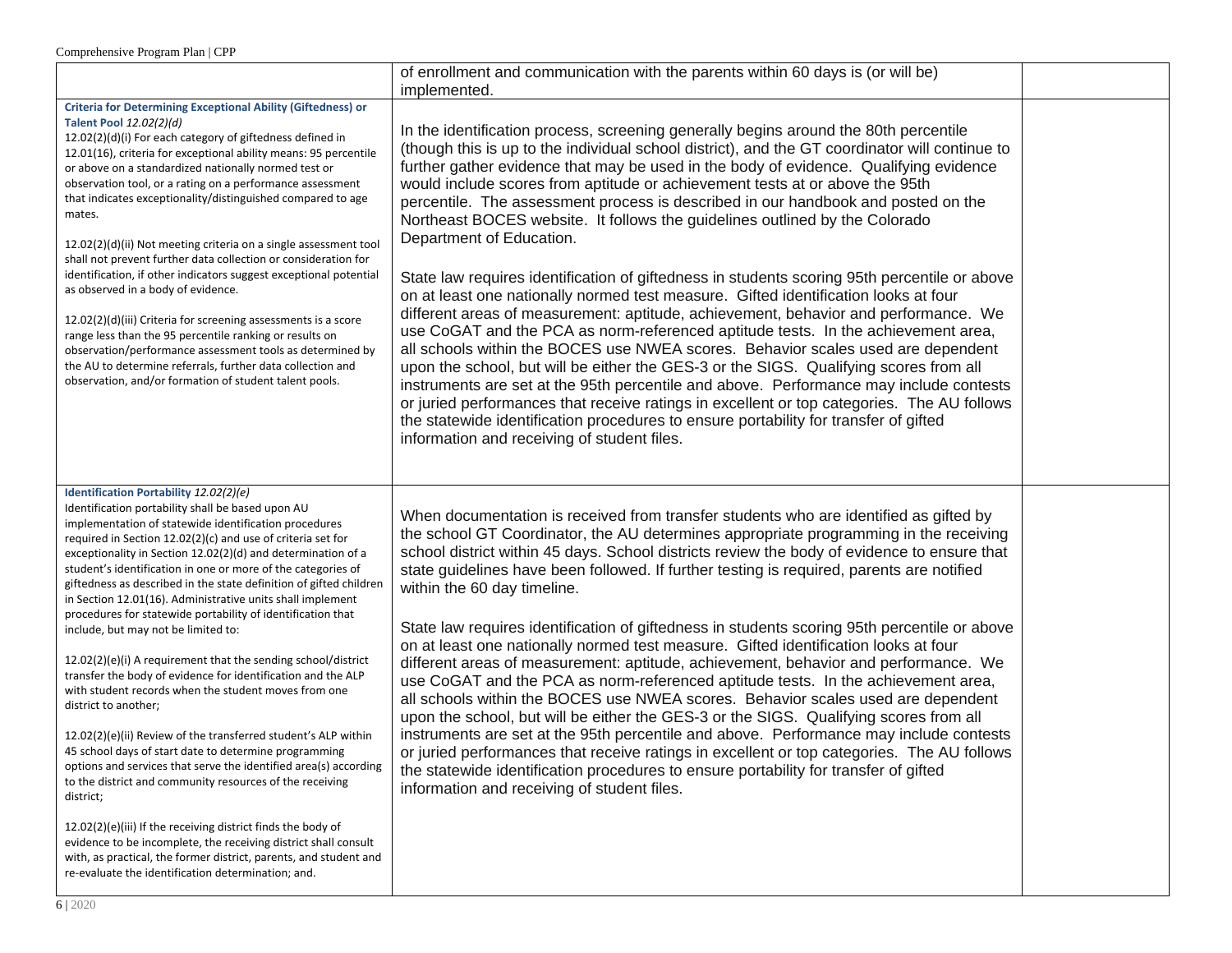| Comprehensive Program Plan   CPP                                                                                                                                                                                                                                                                                                                                                                                                                                                                                                                                                                                                                                                                                                                                                                                                                                                                                                                                                                                                                                                                                                                                                                                                                                                                                                                                                                                                                                                                                                                                                                                                                                                                                                                                                                                                                                                                                                                                                                                                                                                                                                                                                          |                                                                                                                                                                                                                                                                                                                                                                                                                                                                                                                                                                                                                                                                                                                                                                                                                                                                                                                                                                                                                                                                                                                                                                                                                                                                                                                                                                                                                                                                                                                                                                                                                                                                                                                                                                                                                                                                                                                                                                                                                                                                                                                                                                                                                                                                                                                                                                                                                                                                                                             |  |
|-------------------------------------------------------------------------------------------------------------------------------------------------------------------------------------------------------------------------------------------------------------------------------------------------------------------------------------------------------------------------------------------------------------------------------------------------------------------------------------------------------------------------------------------------------------------------------------------------------------------------------------------------------------------------------------------------------------------------------------------------------------------------------------------------------------------------------------------------------------------------------------------------------------------------------------------------------------------------------------------------------------------------------------------------------------------------------------------------------------------------------------------------------------------------------------------------------------------------------------------------------------------------------------------------------------------------------------------------------------------------------------------------------------------------------------------------------------------------------------------------------------------------------------------------------------------------------------------------------------------------------------------------------------------------------------------------------------------------------------------------------------------------------------------------------------------------------------------------------------------------------------------------------------------------------------------------------------------------------------------------------------------------------------------------------------------------------------------------------------------------------------------------------------------------------------------|-------------------------------------------------------------------------------------------------------------------------------------------------------------------------------------------------------------------------------------------------------------------------------------------------------------------------------------------------------------------------------------------------------------------------------------------------------------------------------------------------------------------------------------------------------------------------------------------------------------------------------------------------------------------------------------------------------------------------------------------------------------------------------------------------------------------------------------------------------------------------------------------------------------------------------------------------------------------------------------------------------------------------------------------------------------------------------------------------------------------------------------------------------------------------------------------------------------------------------------------------------------------------------------------------------------------------------------------------------------------------------------------------------------------------------------------------------------------------------------------------------------------------------------------------------------------------------------------------------------------------------------------------------------------------------------------------------------------------------------------------------------------------------------------------------------------------------------------------------------------------------------------------------------------------------------------------------------------------------------------------------------------------------------------------------------------------------------------------------------------------------------------------------------------------------------------------------------------------------------------------------------------------------------------------------------------------------------------------------------------------------------------------------------------------------------------------------------------------------------------------------------|--|
| 12.02(2)(e)(iv) Communication to parents within 60 school<br>days of start date about how the new district will meet the<br>needs outlined in the student's ALP                                                                                                                                                                                                                                                                                                                                                                                                                                                                                                                                                                                                                                                                                                                                                                                                                                                                                                                                                                                                                                                                                                                                                                                                                                                                                                                                                                                                                                                                                                                                                                                                                                                                                                                                                                                                                                                                                                                                                                                                                           |                                                                                                                                                                                                                                                                                                                                                                                                                                                                                                                                                                                                                                                                                                                                                                                                                                                                                                                                                                                                                                                                                                                                                                                                                                                                                                                                                                                                                                                                                                                                                                                                                                                                                                                                                                                                                                                                                                                                                                                                                                                                                                                                                                                                                                                                                                                                                                                                                                                                                                             |  |
| Advanced Learning Plan Content 12.02(2)(f)<br>The AU shall develop an ALP for every gifted student according<br>to the student's determined area(s) of giftedness, interests,<br>and instructional and affective needs. The ALP shall be<br>considered in educational planning toward post-secondary<br>readiness outcomes and decision-making concerning<br>subsequent programming for that student and be used in the<br>articulation/transition process, preschool (if applicable)<br>through grade 12. At the high school level ALPs may blend<br>with the student's individualized career and academic plan<br>(ICAP) if all content of the ALP are inclusive in the ICAP which<br>includes achievement and affective goals. The ALP content<br>shall include, but not be limited to:<br>12.02(2)(f)(i) A student profile described in a body of evidence.<br>This profile shall be subject to the AU's student records<br>confidentiality guidelines. The local AU determines periodic<br>updates of the student profile, especially in terms of interests,<br>and/or demonstration of previously unidentified strengths;<br>12.02(2)(f)(ii) A working-document section of the ALP. This<br>portion of the ALP records annual measurable, attainable<br>achievement and affective goals and progress. Achievement<br>goals are standards-based statements in strength area(s).<br>Additional achievement goals may be needed to address<br>documented achievement gaps or career interest. Affective<br>goals reflect development of personal, social, communication,<br>leadership, and/or cultural competency;<br>12.02(2)(f)(iii) Description or delineation of supplemental<br>curriculum, activities, specific programs or coursework,<br>specific strategies, and/or extended or expanded learning<br>opportunities available in the AU that match a student's<br>strength area(s) and support the goals;<br>12.02(2)(f)(iv) Progress reports that align with the AU's or<br>member district's schedule for parent-reporting and/or<br>conferences about student progress. Adjustments to goals and<br>programming options may occur during any progress reporting<br>period; | The ALP goals are often aligned to classroom instruction, and sometimes to a specific<br>supplemental programming option. Many of the supplemental strategies used include in-<br>class support and differentiation including flexible grouping, subject acceleration, and<br>depth and complexity. Some supplemental activities noted also include regional student<br>programming with Ultimate events or Infusion Classes. Each ALP is unique to the<br>student interests and abilities. A conference establishing interests and abilities happens<br>in some schools, but students are not consistently part of the ALP development process.<br>ALPs are required to contain both an academic goal and an affective goal; both of these<br>must be standards-aligned to comply with state regulations. Each ALP is evaluated for<br>academic, standards-aligned achievement goals which align with the student's strength<br>areas. Affective goals can be tied to NAGC affective standards (this has been shared<br>with all GT School Coordinators), or to CTE Standards from the State of<br>Colorado. Career goals are commonly looked at when a secondary student ALP is<br>written. School counselors in Northeast BOCES have implemented the YouScience<br>program for career exploration and interest identification. This information can be<br>provided when the ALP is written to expand this section of an ALP.<br>Northeast BOCES is currently not blending the ICAP and ALP in any district on a regular<br>basis. However, the CDE document providing guidance on this has been shared with all<br>GT School Coordinators.<br>All identified gifted students have an ALP for the identified area, which includes a student<br>profile. The body of evidence is housed either in the Student Information System (such<br>as Alpine), or a cumulative file maintained by the GT School Coordinator. Some ALPs<br>contain a brief description of this body of evidence for reference, and others contain all<br>evidence. In the case of those that house the body of evidence separately, this is noted<br>in the ALP for reference purposes.<br>Many of the school districts within Northeast BOCES are small enough that all grades<br>are housed in one building. Transition looks different in a rural school, and may be as<br>simple as a conversation between two teachers. However, in the districts with separate<br>buildings, a transition process still needs to be addressed. |  |
| 12.02(2)(f)(v) Personnel involved in ALP development, and in<br>progress report meetings or conferences, including, but not<br>limited to classroom teacher(s), student, parents, gifted<br>education staff or staff with training in gifted education<br>identification and programming, and support staff as<br>appropriate.                                                                                                                                                                                                                                                                                                                                                                                                                                                                                                                                                                                                                                                                                                                                                                                                                                                                                                                                                                                                                                                                                                                                                                                                                                                                                                                                                                                                                                                                                                                                                                                                                                                                                                                                                                                                                                                            |                                                                                                                                                                                                                                                                                                                                                                                                                                                                                                                                                                                                                                                                                                                                                                                                                                                                                                                                                                                                                                                                                                                                                                                                                                                                                                                                                                                                                                                                                                                                                                                                                                                                                                                                                                                                                                                                                                                                                                                                                                                                                                                                                                                                                                                                                                                                                                                                                                                                                                             |  |
| ALP Procedures and Responsibilities 12.02(2)(g)<br>12.02(2)(g)(ii) Personnel assigned with the responsibility for<br>development and monitoring. At minimum the student's                                                                                                                                                                                                                                                                                                                                                                                                                                                                                                                                                                                                                                                                                                                                                                                                                                                                                                                                                                                                                                                                                                                                                                                                                                                                                                                                                                                                                                                                                                                                                                                                                                                                                                                                                                                                                                                                                                                                                                                                                 | All GT School Coordinators have been trained in ALP writing and development through<br>CDE satellite training. In addition, some school districts have engaged GT101 training<br>with AU gifted coordinator which includes a section on ALP development and                                                                                                                                                                                                                                                                                                                                                                                                                                                                                                                                                                                                                                                                                                                                                                                                                                                                                                                                                                                                                                                                                                                                                                                                                                                                                                                                                                                                                                                                                                                                                                                                                                                                                                                                                                                                                                                                                                                                                                                                                                                                                                                                                                                                                                                 |  |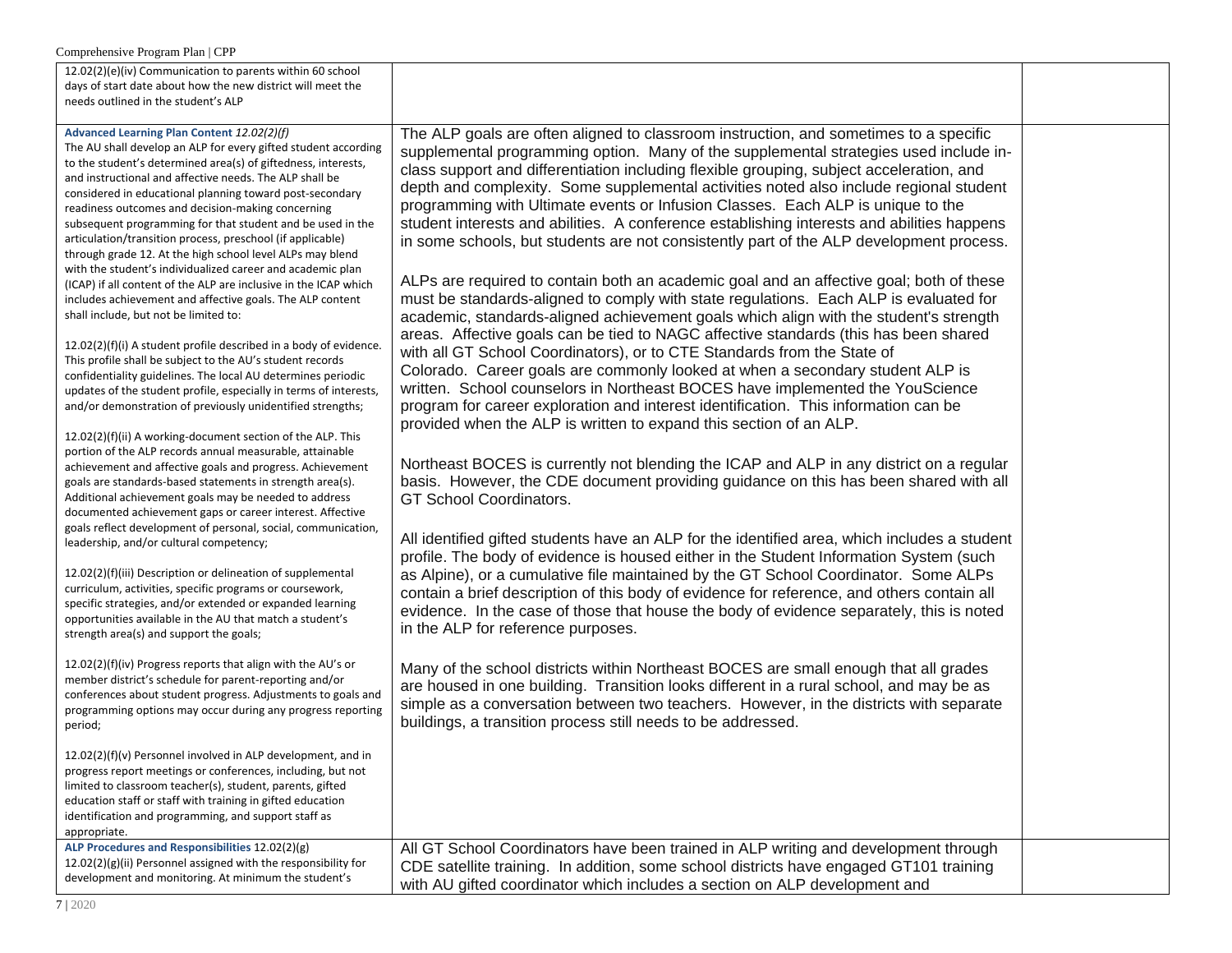| $\sim$                                                                                                                   |                                                                                            |  |
|--------------------------------------------------------------------------------------------------------------------------|--------------------------------------------------------------------------------------------|--|
| parents and classroom teachers should be familiar with and                                                               | writing. Upon request, the AU Coordinator also works one-on-one in school districts to     |  |
| support ALP goals, and/or write ALP measurable goals                                                                     | assist with initial ALP writing and measurable goal development.                           |  |
| according to local procedures. Gifted education resource<br>personnel may assist in the writing of goals, but may not be |                                                                                            |  |
| the sole custodian of the ALP. Goals are written and aligned                                                             | Most ALP development is facilitated by the GT Coordinator at the school district level. In |  |
| with classroom tiered instruction and expanded learning                                                                  | some cases, classroom teachers are the initiators. Students are involved in a school-by-   |  |
| opportunities for supplemental or intensive programming;                                                                 |                                                                                            |  |
|                                                                                                                          | school basis, though parents are often not notified of ALP development. The AU             |  |
| 12.02(2)(g)(iii) A method to develop student awareness and                                                               | recognizes the weakness of this area and has set targets for the next four years to bring  |  |
| active participation in the ALP process;                                                                                 | more consistent involvement from students and parents to the ALP process and               |  |
|                                                                                                                          | monitoring. Additionally, minimal progress reporting is happening, which is also           |  |
| $12.02(2)(g)(iv)$ A process for management of ALPs within the                                                            | evidenced by parent responses in the AU survey. This area is part of the improvement       |  |
| cumulative file system including a procedure for transferring                                                            | targeting.                                                                                 |  |
| ALPs between grade levels, school levels, and districts. It is                                                           |                                                                                            |  |
| highly encouraged that ALPs are written by those working with                                                            |                                                                                            |  |
| the gifted student and that the ALP is an ongoing plan for                                                               | Northeast BOCES has provided training from CDE to all GT School Coordinators on            |  |
| coursework, tiered instruction, and increasing performance in                                                            | standards-aligned academic and affective ALP goals. The AU Gifted Coordinator will         |  |
| the student's area of strength. ALP goals should be written or                                                           | continue to be a vital resource in assisting each district in the development of student   |  |
| reviewed for current relevancy to teachers and students at the                                                           | ALPs and procedures to implement them with integrity.                                      |  |
| beginning of the school year;                                                                                            |                                                                                            |  |
| 12.02(2)(g)(v) An ALP progress reporting timeline. The review                                                            | Each school district has a records management policy that houses the ALP for the           |  |
| of progress integrates with ongoing conference or reporting                                                              | student. This policy also governs how each school transfers information between            |  |
| periods of the district. It is highly encouraged that ALPs be                                                            | buildings or grade levels.                                                                 |  |
| student-led at the secondary level; and                                                                                  |                                                                                            |  |
|                                                                                                                          |                                                                                            |  |
| 12.02(2)(g)(vi) A system to show evidence of parent                                                                      | Options for parent engagement include documenting through phone calls or live              |  |
| engagement and input in ALP development and in the review                                                                | meetings; some schools choose to use parent/teacher conferences to discuss                 |  |
| of progress. Evidence may include, but is not limited to:                                                                | ALPs. And, in other cases, email may serve as the primary mode of communication with       |  |
| signature, electronic signature or checkbox of involvement,                                                              | parents.                                                                                   |  |
| checklist, or other assurance supporting the student's growth.                                                           |                                                                                            |  |
| If after 3 documented attempts to contact the parents for                                                                |                                                                                            |  |
| signature, no parental signature is obtained, school personnel                                                           |                                                                                            |  |
| shall continue with ALP implementation and continue to<br>engage parents in the process.                                 |                                                                                            |  |
| Programming 12.02(2)(h)                                                                                                  | The school district populations within Northeast BOCES are small and create an             |  |
| 12.02(2)(h)(i) The program plan shall describe the                                                                       |                                                                                            |  |
| programming components, options, and strategies that will be                                                             | environment where there is a lot of contact between teachers in the school (many only      |  |
| implemented by the AU and schools to appropriately address                                                               | have one teacher per subject or grade level). Rural schools have a distinct advantage in   |  |
| the educational needs of gifted students. Programming shall                                                              | creating a sense of community; this type of communication assists in articulating what     |  |
| match the academic strengths and interests of the gifted                                                                 | programming a student has received and/or is ready for next.                               |  |
| student. Other educational or affective needs shall be                                                                   |                                                                                            |  |
| addressed according to the individual student's profile.                                                                 | Each District within Northeast BOCES has unique opportunities for their gifted and         |  |
| Programming components, options, and strategies shall                                                                    | talented students. The challenge for the GT School Coordinators has been to match the      |  |
| include, but need not be limited to:                                                                                     |                                                                                            |  |
|                                                                                                                          | student aptitude and attitude (preferences) to the options available to the                |  |
| 12.02(2)(h)(i)(A) Alignment of the gifted student's assessment                                                           | District. Programming for our gifted students includes offering advanced level curriculum  |  |
| data and ALP goals to programming options in the areas of                                                                | content, differentiation in the classroom, and enrichment for the students' area of        |  |
| giftedness;                                                                                                              | strength. The schools in NEBOCES partner with either Northeastern Junior College or        |  |
| 12.02(2)(h)(i)(B) Structures or type of delivery by which gifted                                                         | Morgan Community College for concurrent enrollment classes.                                |  |
| students are served at the different school levels (e.g., the                                                            |                                                                                            |  |
| general classroom, resource location, small instructional                                                                | The largest area of identification in the AU is math; GT math students are taking          |  |
|                                                                                                                          | accelerated classes/college courses from NJC, as well as robotics classes being            |  |
|                                                                                                                          |                                                                                            |  |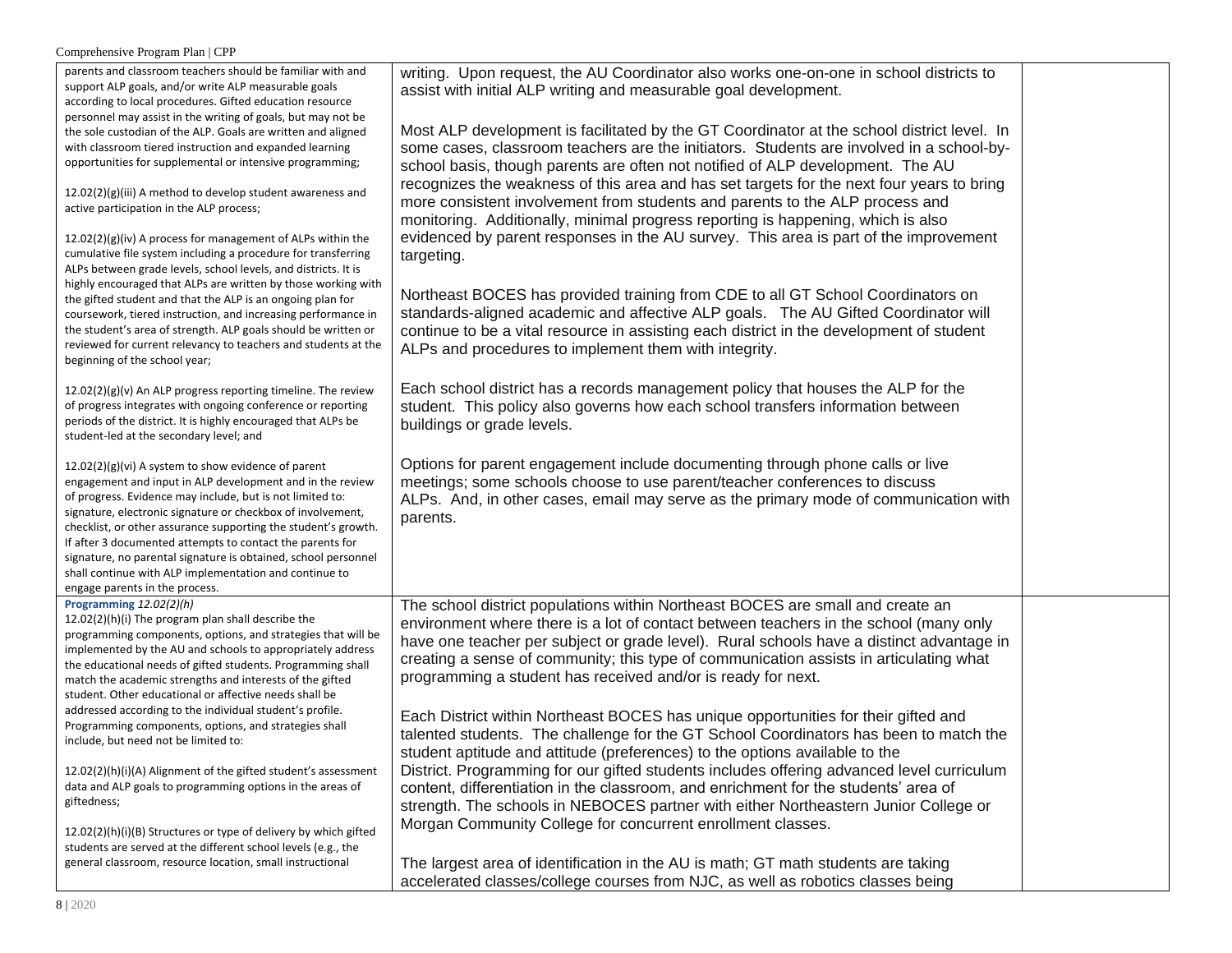Comprehensive Program Plan | CPP

| group, and/or pullout for direct and extended instruction<br>aligned to strength area);<br>12.02(2)(h)(i)(C) Support in differentiated instruction and<br>methods (e.g., acceleration, cluster grouping and higher order<br>thinking skills);<br>12.02(2)(h)(i)(D) Affective and guidance support systems (e.g.,<br>social skills training, early college and career planning);<br>12.02(2)(h)(i)(E) Diverse content options provided for gifted<br>students in their areas of strength (e.g., mentorship, Socratic<br>seminars, advanced math, honors courses);<br>12.02(2)(h)(i)(F) The means by which articulation for preschool<br>(if applicable) through grade 12 is planned and implemented;<br>12.02(2)(h)(i)(G) Pre-collegiate and/or pre-advanced<br>placement support;<br>12.02(2)(h)(i)(H) ALP development and reviews conducted<br>through the collaborative efforts of the teacher(s), other<br>school personnel (as needed), parents and the student (as<br>appropriate);<br>12.02(2)(h)(i)(l) Post-secondary options available to gifted<br>students.<br>12.02(2)(h)(i)(J) Concurrent enrollment opportunities, if<br>indicated by a gifted child's ALP or ICAP. To be considered in<br>an ALP, the AU shall consider the student's need for<br>appropriate concurrent enrollment, available options, funding,<br>and requirement for administrative approval.<br>12.02(2)(h)(ii) Students identified with exceptional ability<br>require provisions to develop the areas of strength over time.<br>When underachievement and/or motivational issues are<br>observed behaviors in a gifted student, the ALP team, child<br>study team, or review team shall problem solve in<br>collaboration with the family, the student, and appropriate<br>staff. | developed in house at individual schools. The next largest area of identification falls in<br>reading and writing; English students are taking accelerated classes/college courses<br>through NJC as well. Some of these students participate in extra foreign language at<br>advanced levels using the distance learning system, CDLS.<br>In addition, elementary, middle and junior high school students are served through the<br>use of differentiation in the classroom as well as Infusion Courses, which are designed to<br>be short, online courses taught in various subjects including Optical Illusion Art, Creative<br>Writing, Poetry, and Robotics/Coding. These courses are available in 8-week blocks<br>twice per year. There is an added benefit from these online courses in that students<br>from different schools are able to connect with other rural gifted students, helping to<br>create relationships that may not be as accessible within their own small school.<br>Students are primarily served by in-class differentiation and/or grouping with their<br>classroom teacher. We also offer some additional independent and college classes as<br>mentioned above. Students participate in regional programming such as CU STEM,<br>Ultimate Summit and Celebration, etc. Additionally, students have opportunities to<br>participate in leadership clubs, Knowledge Bowl events and robotics competitions.<br>Many schools are choosing to utilize online academic and affective small groups offered<br>by the BOCES level Gifted and Talented Coordinator. These groups are targeted<br>towards each student's academic and/or affective goal. The BOCES level GT coordinator<br>is implementing those goals in the online group and monitoring progress throughout the<br>year, reporting back to the district GT coordinator on a regular basis.<br>At the school level, the Guidance Counselor works with students to identify the classes<br>best for their long term goals. In many cases, the conversation with students about their<br>career pathway begins during 8th grade. While many schools do not combine the ALP<br>with the ICAP system, all schools within Northeast BOCES use ICAP for college and<br>career planning. The guidance counselor discusses options for taking college courses at<br>the same time and throughout high school.<br>In many schools, the Guidance Counselor provides college information to the students.<br>Some post-secondary institutions which were recently toured are: Northwest Technical,<br>Aims, and NJC. Many schools offer guest speakers or past graduates who visit with the<br>seniors about the importance of college or technical school options. |  |
|-----------------------------------------------------------------------------------------------------------------------------------------------------------------------------------------------------------------------------------------------------------------------------------------------------------------------------------------------------------------------------------------------------------------------------------------------------------------------------------------------------------------------------------------------------------------------------------------------------------------------------------------------------------------------------------------------------------------------------------------------------------------------------------------------------------------------------------------------------------------------------------------------------------------------------------------------------------------------------------------------------------------------------------------------------------------------------------------------------------------------------------------------------------------------------------------------------------------------------------------------------------------------------------------------------------------------------------------------------------------------------------------------------------------------------------------------------------------------------------------------------------------------------------------------------------------------------------------------------------------------------------------------------------------------------------------------------------------------------------------------------------------------|--------------------------------------------------------------------------------------------------------------------------------------------------------------------------------------------------------------------------------------------------------------------------------------------------------------------------------------------------------------------------------------------------------------------------------------------------------------------------------------------------------------------------------------------------------------------------------------------------------------------------------------------------------------------------------------------------------------------------------------------------------------------------------------------------------------------------------------------------------------------------------------------------------------------------------------------------------------------------------------------------------------------------------------------------------------------------------------------------------------------------------------------------------------------------------------------------------------------------------------------------------------------------------------------------------------------------------------------------------------------------------------------------------------------------------------------------------------------------------------------------------------------------------------------------------------------------------------------------------------------------------------------------------------------------------------------------------------------------------------------------------------------------------------------------------------------------------------------------------------------------------------------------------------------------------------------------------------------------------------------------------------------------------------------------------------------------------------------------------------------------------------------------------------------------------------------------------------------------------------------------------------------------------------------------------------------------------------------------------------------------------------------------------------------------------------------------------------------------------------------------------------------------------------------------------------------------------------------------------------------------------------------------------------------------------------------------------------------------------------------------|--|
| Evaluation and Accountability Procedures 12.02(2)(i)<br>The comprehensive program plan shall describe the AU's<br>procedures for evaluation and accountability including, but not<br>limited to:<br>12.02(2)(i)(i) Unified improvement plan addendum methods<br>by which gifted student performance is monitored and<br>measured for continual learning progress and how such                                                                                                                                                                                                                                                                                                                                                                                                                                                                                                                                                                                                                                                                                                                                                                                                                                                                                                                                                                                                                                                                                                                                                                                                                                                                                                                                                                                         | The 2019-2020 UIP addendum was developed with a focus on secondary males in<br>English/Language Arts. This subgroup of students is showing stagnant growth from the<br>beginning of junior high through 10th grade. Current goals involve specific ELA teacher<br>training, student surveys for secondary males identified in ELA, and progress monitoring<br>using NWEA scores.                                                                                                                                                                                                                                                                                                                                                                                                                                                                                                                                                                                                                                                                                                                                                                                                                                                                                                                                                                                                                                                                                                                                                                                                                                                                                                                                                                                                                                                                                                                                                                                                                                                                                                                                                                                                                                                                                                                                                                                                                                                                                                                                                                                                                                                                                                                                                                 |  |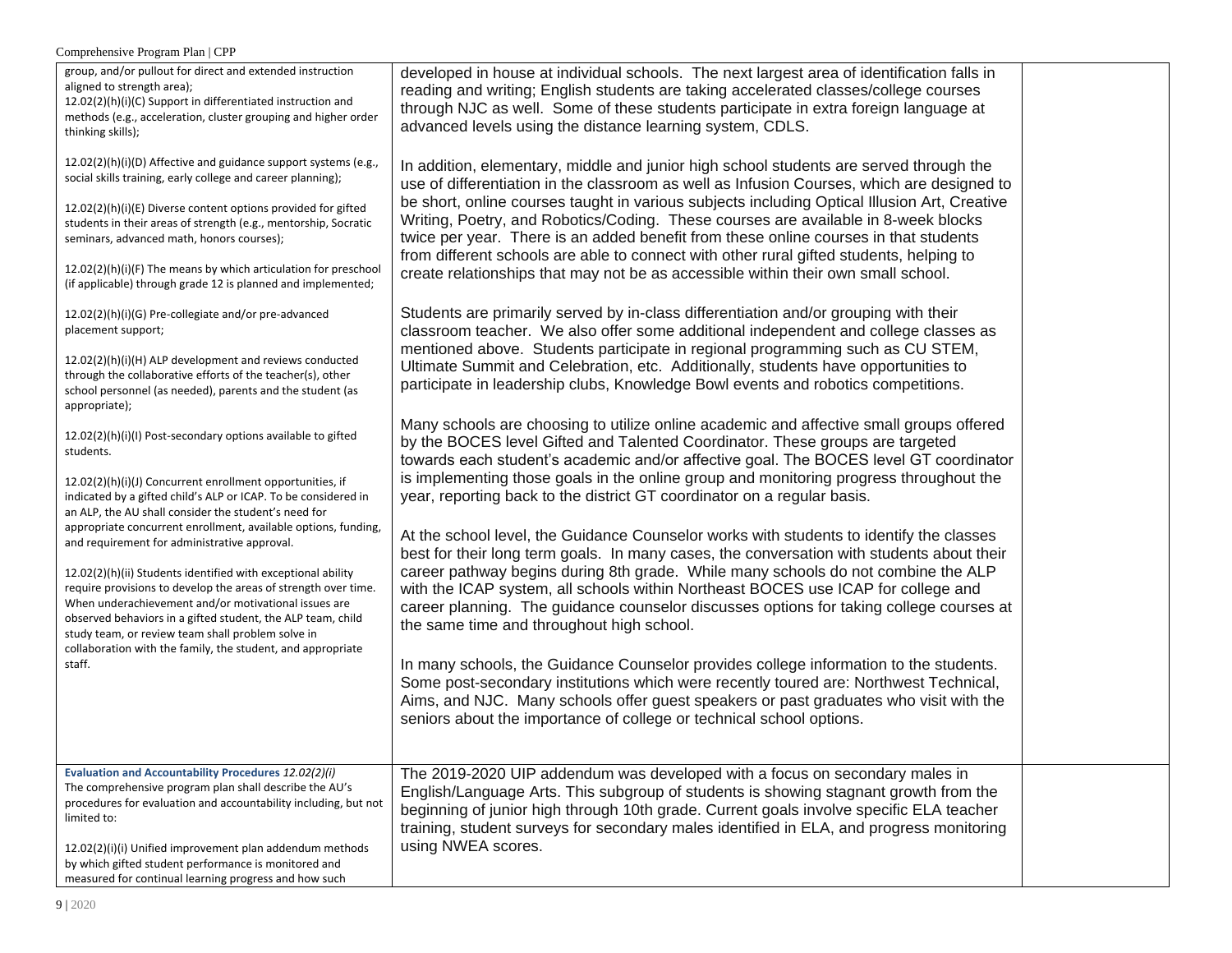| methods align with the state accreditation process (e.g.,<br>annual UIP gifted education addendum, multi-district/BOCES<br>summary, intervention progress monitoring data sources, ALP<br>goals, and performance, district, and/or state assessment<br>data). These methods include UIP elements such as annual<br>gifted student performance target(s) and an action plan to<br>meet the target(s) and a timeline to report on progress toward<br>targets;<br>12.02(2)(i)(ii) Methods by which student affective growth is<br>monitored and measured for continual development (e.g.,<br>rubrics for personal journals and anecdotal data, student<br>surveys, demonstration of self-advocacy, and student career<br>and/or college plans); | Schools in the AU use a variety of measures to track and monitor affective growth with<br>ALPs. These may include journals, organization projects, statistic tracking, and/or<br>personal student meetings with the GT School Coordinator or School Counselor.<br>Stakeholder survey was administered to parents, teachers, administrators, and staff<br>during the Spring of 2018. Results indicate a lack of awareness and communication<br>particularly around ALP writing, both with staff and parents. Many parents also reported<br>not understanding why their child was identified as gifted and what that would mean to<br>his/her educational plan.                |  |
|----------------------------------------------------------------------------------------------------------------------------------------------------------------------------------------------------------------------------------------------------------------------------------------------------------------------------------------------------------------------------------------------------------------------------------------------------------------------------------------------------------------------------------------------------------------------------------------------------------------------------------------------------------------------------------------------------------------------------------------------|------------------------------------------------------------------------------------------------------------------------------------------------------------------------------------------------------------------------------------------------------------------------------------------------------------------------------------------------------------------------------------------------------------------------------------------------------------------------------------------------------------------------------------------------------------------------------------------------------------------------------------------------------------------------------|--|
| 12.02(2)(i)(iii) Methods for ensuring that gifted student<br>performance (achievement and growth) and reporting are<br>consistent with state accreditation and accountability<br>requirements (i.e., disaggregation of state assessment data for<br>gifted students, identification of discrepancies in the data, goal<br>setting and demonstration of achievement and growth); and                                                                                                                                                                                                                                                                                                                                                          |                                                                                                                                                                                                                                                                                                                                                                                                                                                                                                                                                                                                                                                                              |  |
| 12.02(2)(i)(iv) Methods for self-evaluation of the gifted<br>program including a schedule for periodic feedback and review<br>(e.g., review of gifted policy, goals, identification process,<br>programming components, personnel, budget and reporting<br>practices, and the impact of gifted programming on student<br>achievement and progress); and                                                                                                                                                                                                                                                                                                                                                                                      |                                                                                                                                                                                                                                                                                                                                                                                                                                                                                                                                                                                                                                                                              |  |
| $12.02(2)(i)(v)$ Methods by which parents, educators, and other<br>required persons are informed about the methods described<br>in 12.02(2)(i)(i-iv) above.                                                                                                                                                                                                                                                                                                                                                                                                                                                                                                                                                                                  |                                                                                                                                                                                                                                                                                                                                                                                                                                                                                                                                                                                                                                                                              |  |
| Personnel 12.02(2)(j)<br>$12.02(2)(j)(i)$ The program plan shall describe the personnel<br>who provide instruction, counseling, coordination and other<br>programming for gifted students. Personnel shall be<br>knowledgeable in the characteristics, differentiated<br>instructional methods and competencies in the special<br>education of gifted students. Qualified personnel with<br>endorsement or an advanced degree in gifted education are<br>preferred in specific programs and classrooms consisting of<br>mainly gifted students. Beginning with the 2010-2011 school<br>year, every AU shall employ or contract with a person who is<br>responsible for:                                                                      | The AU employs a full-time individual (GT Coordinator) responsible for management of<br>the program plan, as well as planning of professional development and regional student<br>programming. This individual has an endorsement in Gifted and Talented.<br>Additionally, each District contracts with a staff member to act as the GT School<br>Coordinator which is funded by state gifted funds. This person coordinates the gifted<br>program at the district level, directs student Identification, ALP development and<br>monitoring, and provides direction for gifted students. The coordinator attends network<br>meetings and sometimes regional/state trainings. |  |
| 12.02(2)(j)(i)(A) Management of the program plan;<br>12.02(2)(j)(i)(B) Professional development activities, the<br>purposes of which are:                                                                                                                                                                                                                                                                                                                                                                                                                                                                                                                                                                                                    | The AU collaborates with Northeastern Junior College, Adams State University, and CDE<br>for professional development classes and training in gifted education. Additionally, each<br>district has the option of allowing teachers to advance educationally with other colleges<br>and universities.                                                                                                                                                                                                                                                                                                                                                                         |  |
| 12.02(2)(j)(i)(B)(I) To improve and enhance the skills,<br>knowledge and expertise of teachers and other personnel who<br>provide instruction and other supportive services to gifted<br>students; and                                                                                                                                                                                                                                                                                                                                                                                                                                                                                                                                       | Professional development supports training that is related to the needs of gifted students<br>at the school and Northeast BOCES level. Select staff members are currently or have<br>been enrolled in the twice exceptional training, GT identification training, Challenge Math                                                                                                                                                                                                                                                                                                                                                                                             |  |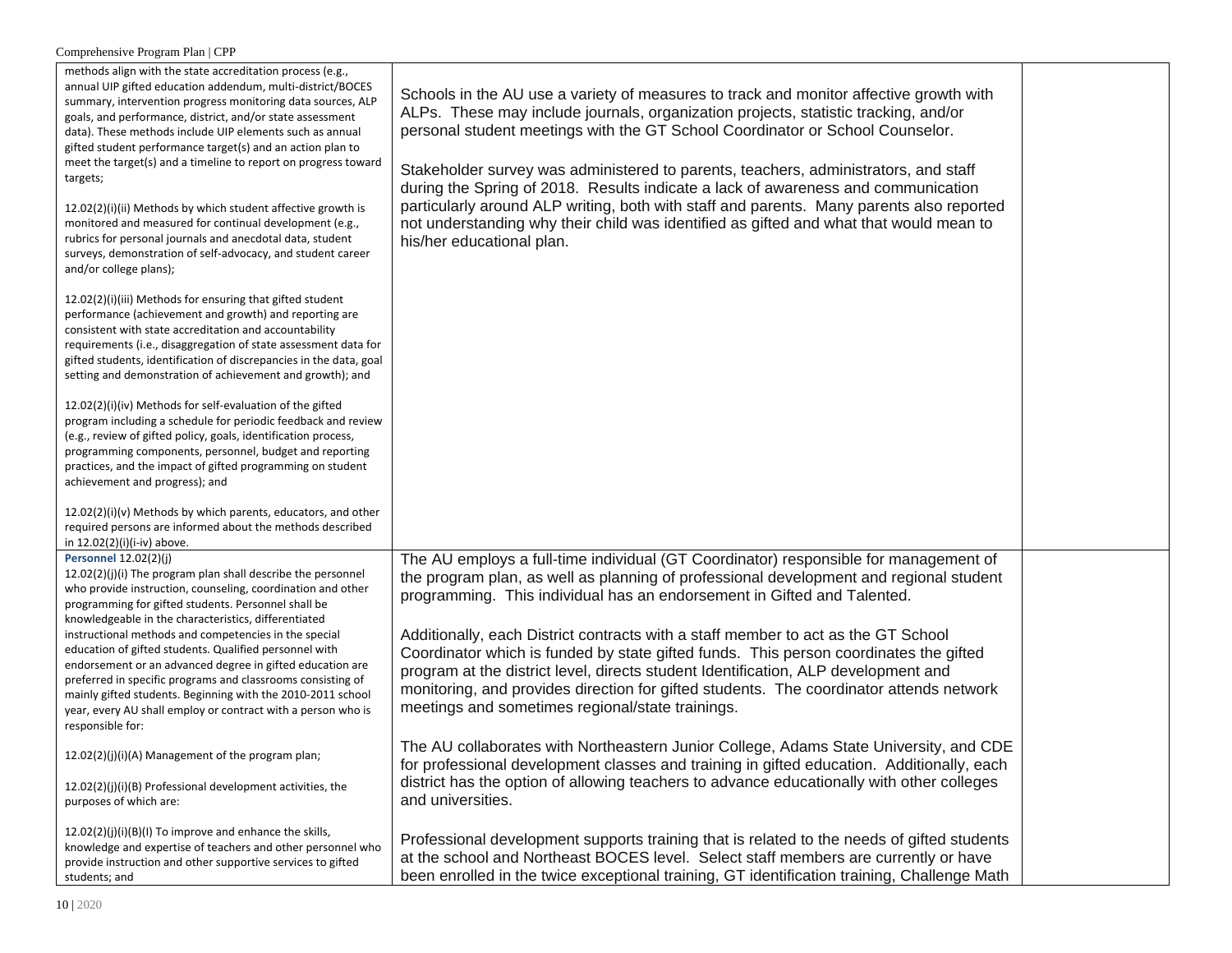| Comprehensive Program Plan   CPP                                                                                                                                                                                                                                                                                                                                                                                                                                                                                                                                                                                                                                                                                                                                          |                                                                                                                                                                                                                                                                                                                                                                                                                                                                                                                                                                                                                                                                                                                                                                                                   |  |
|---------------------------------------------------------------------------------------------------------------------------------------------------------------------------------------------------------------------------------------------------------------------------------------------------------------------------------------------------------------------------------------------------------------------------------------------------------------------------------------------------------------------------------------------------------------------------------------------------------------------------------------------------------------------------------------------------------------------------------------------------------------------------|---------------------------------------------------------------------------------------------------------------------------------------------------------------------------------------------------------------------------------------------------------------------------------------------------------------------------------------------------------------------------------------------------------------------------------------------------------------------------------------------------------------------------------------------------------------------------------------------------------------------------------------------------------------------------------------------------------------------------------------------------------------------------------------------------|--|
| 12.02(2)(j)(i)(B)(II) To increase, to the extent practicable, the<br>number of qualified personnel providing instruction to gifted<br>students.<br>12.02(2)(j)(ii) The AU shall make good faith effort to hire and<br>retain on at least a halftime basis one qualified person to<br>administer and monitor the implementation of the AU's gifted<br>program.                                                                                                                                                                                                                                                                                                                                                                                                             | by Ed Zaccaro, Social-Emotional needs of GT taught by Terry Bradley, Mark Hess,<br>Depth and Complexity training and participated in CAGT fall conference.<br>Every effort is made by all AU districts to have core academic subjects taught by highly<br>qualified teachers. Paraprofessionals are not the sole provider of instruction for gifted<br>students in the AU.                                                                                                                                                                                                                                                                                                                                                                                                                        |  |
| 12.02(2)(j)(iii) Administrative units should consider employing<br>sufficient personnel for ALP writing and monitoring, and<br>differentiated instruction for gifted students.                                                                                                                                                                                                                                                                                                                                                                                                                                                                                                                                                                                            |                                                                                                                                                                                                                                                                                                                                                                                                                                                                                                                                                                                                                                                                                                                                                                                                   |  |
| 12.02(2)(j)(iv) Administrative units should collaborate with<br>universities and colleges for the development of qualified<br>personnel.                                                                                                                                                                                                                                                                                                                                                                                                                                                                                                                                                                                                                                  |                                                                                                                                                                                                                                                                                                                                                                                                                                                                                                                                                                                                                                                                                                                                                                                                   |  |
| 12.02(2)(j)(v) Personnel responsible for the instruction and<br>learning of gifted students in core academic areas must meet<br>the requirements under federal law for highly qualified<br>teachers.                                                                                                                                                                                                                                                                                                                                                                                                                                                                                                                                                                      |                                                                                                                                                                                                                                                                                                                                                                                                                                                                                                                                                                                                                                                                                                                                                                                                   |  |
| 12.02(2)(j)(vi) Paraprofessionals may serve in supportive roles,<br>but may not be the sole instructional provider, nor may such<br>paraprofessionals be funded using state gifted education<br>funds.                                                                                                                                                                                                                                                                                                                                                                                                                                                                                                                                                                    |                                                                                                                                                                                                                                                                                                                                                                                                                                                                                                                                                                                                                                                                                                                                                                                                   |  |
| $12.02(2)(j)(vii)$ The program plan shall also indicate the content<br>of and means by which the AU supports the acquisition and/or<br>improvement of the knowledge and competencies of<br>personnel through appropriate professional development<br>relating to the instruction, programming and counseling for<br>gifted students. (e.g., induction and in-service programs, job-<br>embedded training and coaching, gifted education workshops<br>or institutes and college coursework). Key topics should<br>include, but need not be limited to, gifted characteristics and<br>myths, differentiated instruction, affective needs, counseling,<br>content instructional options and advanced curricular<br>strategies (e.g., higher order thinking strategies).      |                                                                                                                                                                                                                                                                                                                                                                                                                                                                                                                                                                                                                                                                                                                                                                                                   |  |
| Budget 12.02(2)(k)<br>12.02(2)(k)(i) The AU shall include in the annual plan a budget<br>for gifted education which reflects the collaborative efforts of<br>the AU and cost of implementing the program elements and<br>the student goals stated in the annual comprehensive program<br>plan. The budget shall detail the funding committed by the AU<br>and funding requested from the Department. Funding<br>committed by the AU shall be an amount determined by the<br>AU to contribute towards the AU's gifted student education<br>program described in the AU's program plan. Funds requested<br>from the Department may be used for:<br>12.02(2)(k)(i)(A) Salaries for appropriately licensed and<br>endorsed personnel primarily serving gifted students (e.g., | Budget reports are distributed to all AU school districts who are asked to work with<br>appropriate school personnel (usually a business manager) to determine categories for<br>spending gifted funds. School districts then send their reports back to the AU gifted<br>coordinator who aggregates the information and reports it in the DMS system per state<br>requirements. All funds are used in accordance with applicable state laws.<br>State funding is used for salaries and stipends for the GT School Coordinator,<br>programming options for the students in school, and materials related to programming<br>needs or equipment. A small amount is housed at Northeast BOCES and provides for<br>additional professional development for the entire AU and assistance upon request. |  |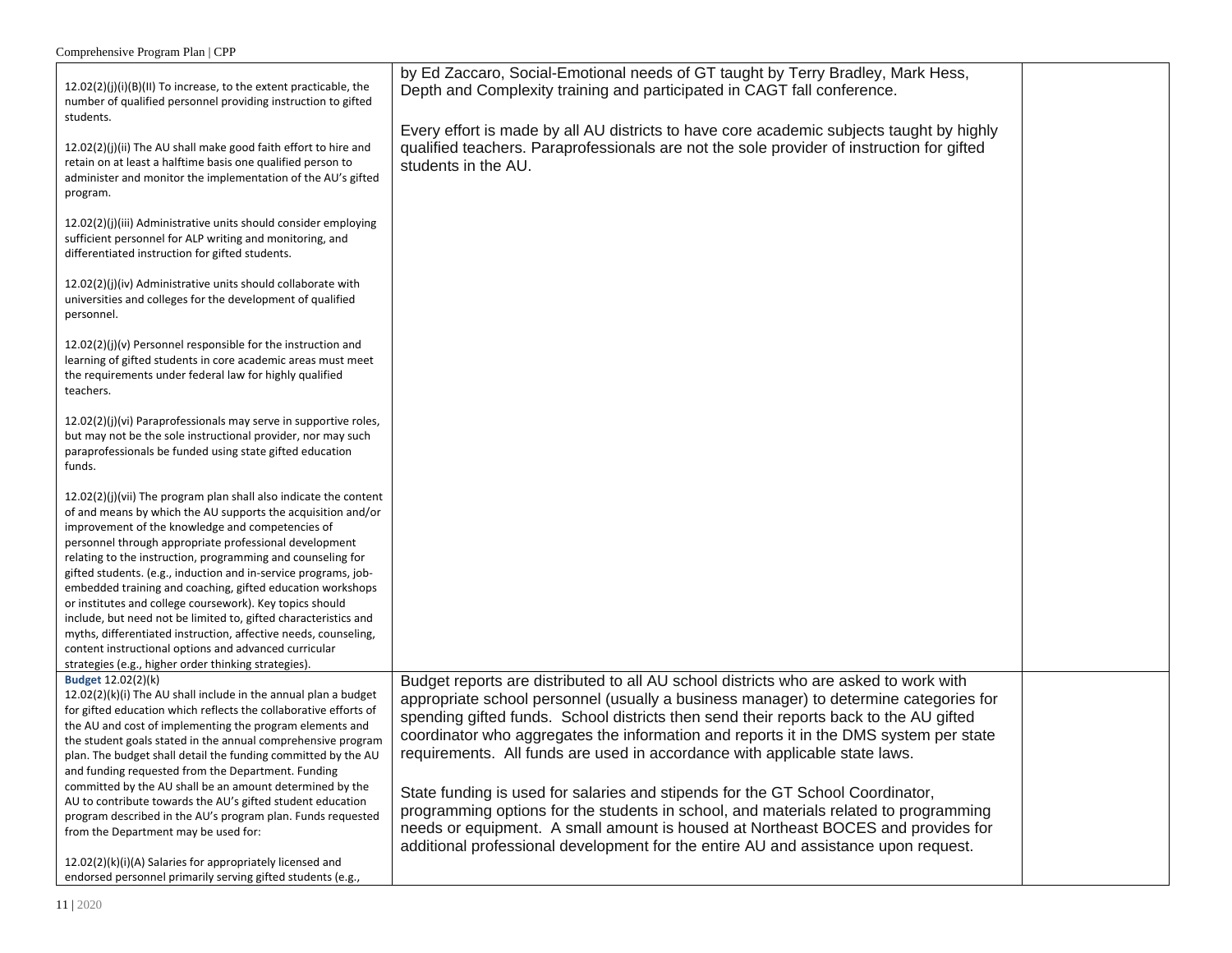| gifted education directors, coordinators, resource teachers,<br>counselors and teachers of gifted classrooms);<br>12.02(2)(k)(i)(B) Professional development and training                                                                                                                                                                                                                                                                                                                                                                                                                                                                     | Northeast BOCES works collaboratively with East Central BOCES to provide regional<br>student programming and some professional development. This agreement is not<br>financially based, but rather based in sharing the workload and promotion of the events. |  |
|-----------------------------------------------------------------------------------------------------------------------------------------------------------------------------------------------------------------------------------------------------------------------------------------------------------------------------------------------------------------------------------------------------------------------------------------------------------------------------------------------------------------------------------------------------------------------------------------------------------------------------------------------|---------------------------------------------------------------------------------------------------------------------------------------------------------------------------------------------------------------------------------------------------------------|--|
| relating to gifted education;<br>12.02(2)(k)(i)(C) Programming options and school counseling<br>or affective guidance specific to gifted students and their ALPs                                                                                                                                                                                                                                                                                                                                                                                                                                                                              |                                                                                                                                                                                                                                                               |  |
| 12.02(2)(k)(i)(D) Materials used in instructional programming<br>for gifted education; and                                                                                                                                                                                                                                                                                                                                                                                                                                                                                                                                                    |                                                                                                                                                                                                                                                               |  |
| 12.02(2)(k)(i)(E) Administrative costs (classified or grant fiscal<br>staff), technology, and equipment necessary for the education<br>of gifted students up to ten percent for any one of these<br>limited expenditures, and, not to collectively exceed twenty<br>percent of the total amount requested from the Department.                                                                                                                                                                                                                                                                                                                |                                                                                                                                                                                                                                                               |  |
| 12.02(2)(k)(ii) Administrative units may contract with other<br>AUs to establish and maintain gifted student programs (e.g.,<br>art, music, online coursework, and counseling) for the<br>education of gifted children, sharing costs of student<br>programing in accordance with terms of a contract. This action<br>is optional based upon available AU resources, and subject to<br>AU discretion. An AU with less than six children who need a<br>particular program may purchase services from one or more<br>AUs that provide the appropriate gifted education program for<br>individual or groups of gifted students. Gifted education |                                                                                                                                                                                                                                                               |  |
| personnel in these AUs shall collaborate on the content and<br>monitoring of such contracts.                                                                                                                                                                                                                                                                                                                                                                                                                                                                                                                                                  |                                                                                                                                                                                                                                                               |  |
| Record Keeping 12.05(1)<br>Financial records shall be kept in accordance with generally<br>accepted principles of governmental accounting.<br>Recommended accounting principles are listed in the Financial<br>Policies and Procedures Handbook.                                                                                                                                                                                                                                                                                                                                                                                              | You may simply check "yes" if you follow these procedures. If you do not, please explain.<br>$\boxtimes$ Yes                                                                                                                                                  |  |
| $12.05(2)$ Inventory<br>An inventory shall be maintained of all equipment for which<br>funding was received. These records shall be maintained<br>throughout the useful life of the equipment.                                                                                                                                                                                                                                                                                                                                                                                                                                                |                                                                                                                                                                                                                                                               |  |
| 12.05(3) Student Education Records<br>The ALP documents shall be part of the student's cumulative<br>education record.                                                                                                                                                                                                                                                                                                                                                                                                                                                                                                                        |                                                                                                                                                                                                                                                               |  |
| 12.05(4) Confidentiality of Student Education Records<br>Individually identifiable records of students referred, assessed,<br>evaluated, and/or served through programming for gifted and<br>talented students in any AU shall be held to be confidential<br>and protected in accordance with applicable federal and state<br>laws and regulations. Student records that are collected<br>and/or stored electronically shall be held to current state law                                                                                                                                                                                     |                                                                                                                                                                                                                                                               |  |